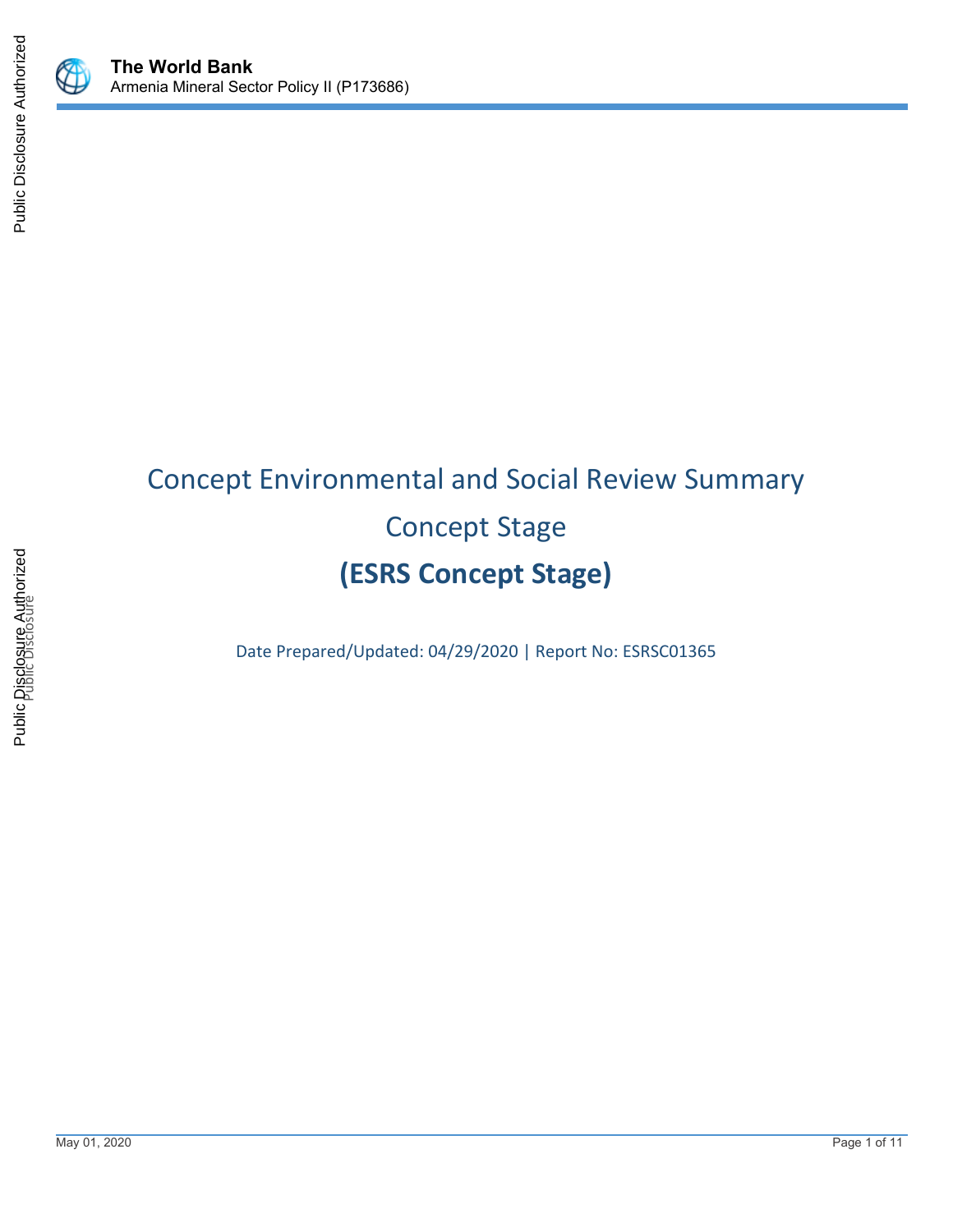

## **BASIC INFORMATION**

#### **A. Basic Project Data**

| Country              | Region                                          | Project ID                      | Parent Project ID (if any)  |  |  |
|----------------------|-------------------------------------------------|---------------------------------|-----------------------------|--|--|
| Armenia              | EUROPE AND CENTRAL ASIA                         | P173686                         |                             |  |  |
| Project Name         | Armenia Mineral Sector Policy II                |                                 |                             |  |  |
| Practice Area (Lead) | <b>Financing Instrument</b>                     | <b>Estimated Appraisal Date</b> | <b>Estimated Board Date</b> |  |  |
| Energy & Extractives | <b>Investment Project</b><br>Financing          |                                 | 5/8/2020                    |  |  |
| Borrower(s)          | Implementing Agency(ies)                        |                                 |                             |  |  |
| Ministry of Finance  | Armenian Territorial<br>Development Fund (ATDF) |                                 |                             |  |  |

Proposed Development Objective(s)

To support the development of a Mineral Sector Policy and associated action plan for Armenia that focuses on strengthening the contribution of the mining sector to sustainable economic growth.

| <b>Financing (in USD Million)</b> | Amount |
|-----------------------------------|--------|
| <b>Total Project Cost</b>         | 0.30   |

## **B. Is the project being prepared in a Situation of Urgent Need of Assistance or Capacity Constraints, as per Bank IPF Policy, para. 12?**

No

## **C. Summary Description of Proposed Project [including overview of Country, Sectoral & Institutional Contexts and Relationship to CPF]**

Armenia has an abundance of mineral resources such as copper, gold, silver and zinc, as well as industrial minerals such as diatomite, gypsum, limestone, perlite and rhenium salt. In 2011, it ranked 7th in the world in molybdenum production.

Armenia's economy has undergone major structural changes since independence, changing from an industry-based economy to increasingly becoming an economy based on agriculture and trade. The minerals sector represents one of few industrial sectors that have developed in an economically positive way, and it is seen by the Government as having an important role in further development of the country's economy.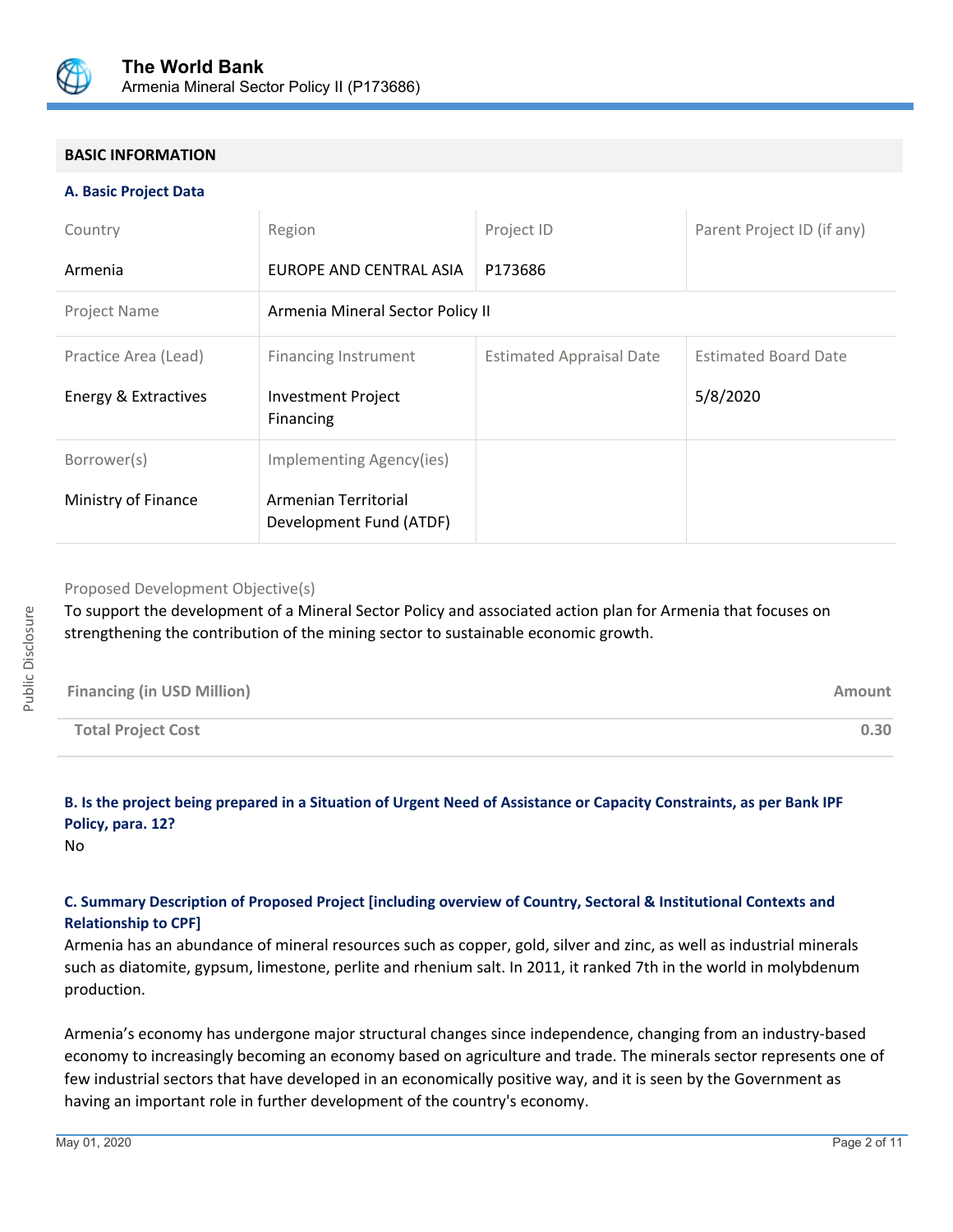

On a local basis, Mining companies can be significant job providers though, especially as they offer formal jobs in more rural areas where those jobs are rare. "Local Content", the development of upstream and downstream industries around the mining sector, is less developed in Armenia, but there is string government interest to develop this.

Mining, although a potential engine for growth, is also a contested subject in Armenia. There is strong suspicion of mining activities by parts of the population, and in particular civil society. This distrust is largely fueled by a lack of information and dialog between stakeholders, existence of radical CSOs that are totally against of any new mining project and the fact that most metallic mines were developed in the Soviet era under weak environmental and social standards

All the key stakeholders agreed that the mining sector's future development has to be accompanied by a strong, constructive and transparent dialogue on the future of the sector, between the government, the private sector, civil society and the communities affected by mining activities. In 2015-2016, The World Bank, under the Extractive Industries-Transaction Advisory Facility Multi Donor Trust Fund (EI-TAF MDTF), supported the undertaking of a Strategic Mineral Sector Sustainability Assessment[1]. It showed that, whereas mining is important to the Armenian economy, individual operations are not generally contributing sufficiently to the longer-term sustainable development of the nation. This is in spite of a range of past and ongoing initiatives taken by the regulators to reform the sector. It therefore strongly recommended for Armenia to develop a clear vision and long-term strategy on where the country wants to go with its mining sector; in other words, a Mining Sector Policy.

A publicly available stand-alone Mineral sector policy is a useful regulatory tool that serves two important functions: 1. it provides the mineral industry with a clear statement of the government's expectations and intent towards the industry,

2. it provides lawmakers, regulators and other stakeholders with broad guidance; and helps coordinate between different agencies.

The development of a National Mining policy through an inclusive multi-stakeholder process will help establish the appropriate policy framework for mineral sector governance in Armenia, while making sure the sector will develop according to the highest social and environmental standards. With several mining projects in early development stages and an about 50 exploration taking place, now is an excellent time to develop a long-term vision for the sector.

This project aims to support the development of a Mineral Sector Policy and associated action plan for Armenia that focuses on strengthening the contribution of the mining sector to sustainable economic growth. The policy which will be the basis for the Governments approach to the sector.

The activities of the Project will be concentrated on a) finalization of the development of the Mining Sector Strategy/Policy; b) a legal review to assure that the existing legislation is brought in line with the priorities and objectives outlined in the Mining Sector Strategy/Policy; c) capacity building activities for the line ministries' staff and d), dissemination of information on the Policy for local communities, industry sector and public servants.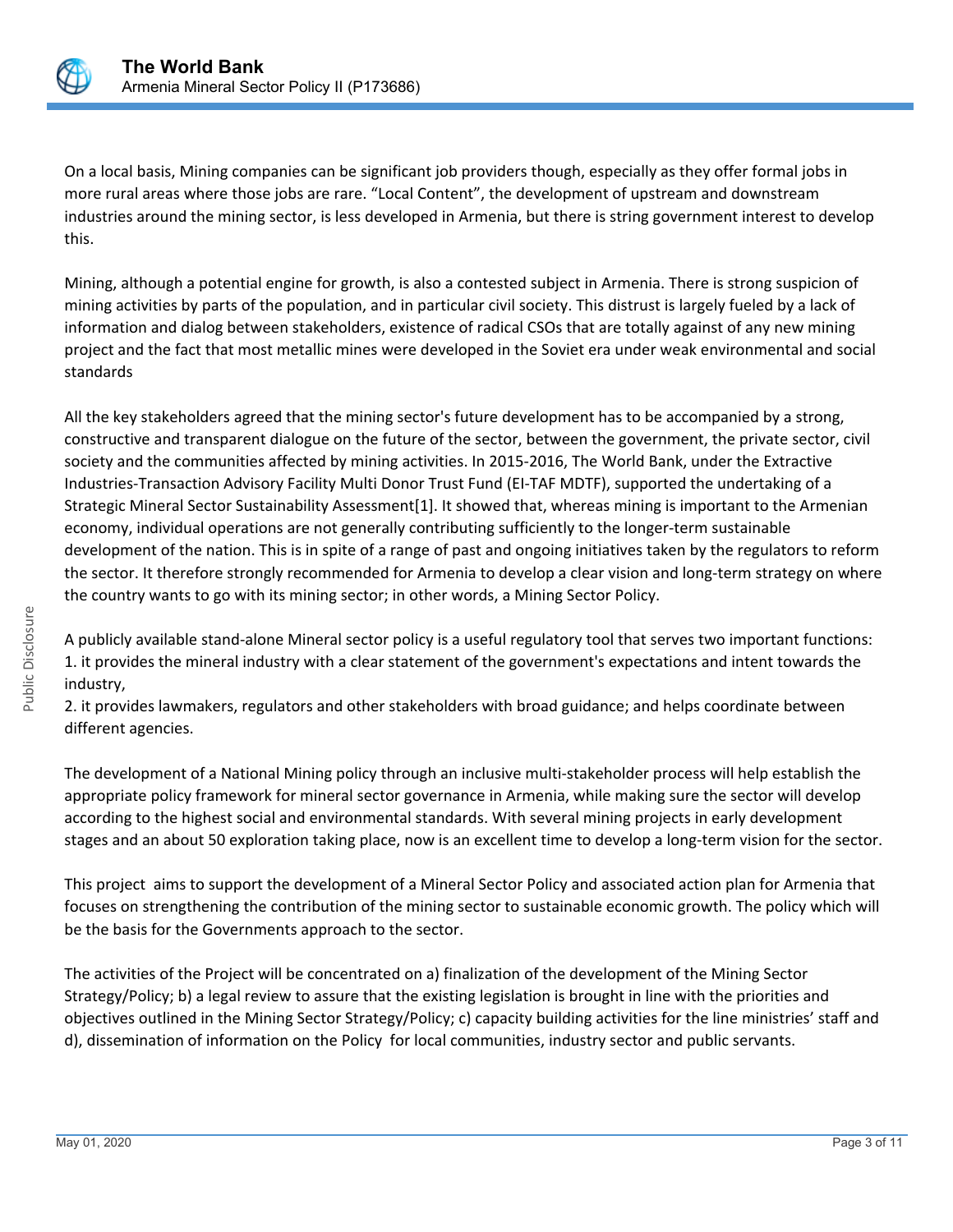

## **D. Environmental and Social Overview**

D.1. Project location(s) and salient characteristics relevant to the ES assessment [geographic, environmental, social] The Republic of Armenia is a land-locked mountainous country located in the South Caucasus, bordering with Azerbaijan, Georgia, Iran and Turkey. The majority of the country is at high altitude (over 1,000m above sea-level) including Lake Sevan a freshwater lake which, at 5,000km2, spans approximately one-sixth of the nation's area. The Armenian climate is continental with hot summers and cold winters, and the country is regarded as being especially sensitive to the effects of climate change. The topographic and climatic variations have resulted in highly diverse ecosystems. Armenia is a seismically active country. The country comprises of ten administrative regions, called marzes: Aragatsotn, Ararat, Armavir, Gegharkunik, Kotayk, Lori, Shirak, Syunik, Tavush and Vayots Dzor. The municipality of the capital city of Yerevan is a self-standing administrative unit. The population of the country slightly exceeds 2.9 million, over 60% of which resides in urban settlements. The project will be implemented nation-wide.

Armenia's economy for more than 20 years was based on the industrial (mainly mining) and agricultural sectors. During the last 10 years, growth in the service and trade sectors have also increased their share in the GDP. Armenia's poverty rate has decreased in the last decade and is currently at 23 percent. The unemployment rate has also decreased and was 16 percent in 2019. The mining sector is one of the largest contributors to the industrial sector and exports. Overall, exports of minerals accounted for 35.9% of the country's export revenue in 2018. In 2018, the country's mining sector exports were valued at \$723 million which is 1.5 times higher compared with 2016. Mining activities are mostly concentrated in the North and South of the country. There are about 440 mineral and 25 metal mining permits issued in the country. Locally, mining companies are significant job providers that offer formal jobs in secondary town and rural areas where those jobs are rare. "Local Content", the development of upstream and downstream industries around the mining sector, is less developed in Armenia.

Mining, although a potential engine for growth, is also a contested subject in Armenia. There is a strong suspicion of mining activities by parts of the population and in particular civil society. This distrust is largely fueled by a lack of information and dialog between stakeholders, and the fact that most metallic mines were developed in the Soviet era under weak environmental and social standards.

To address that lack of trust and improve the investment climate, the Armenian Government, supported by the World Bank, joined the Extractive Industries Transparency Initiative (EITI) in 2017. Since joining EITI Armenia has formed the required Multi-Stakeholder group, consisting of representatives of Government, Civil Society, and Industry, and dialogue among the key stakeholders has been advanced.

In 2015-2016, The World Bank, under the Extractive Industries-Transaction Advisory Facility Multi-Donor Trust Fund (EI-TAF MDTF), supported the undertaking of a Strategic Mineral Sector Sustainability Assessment. It showed that, whereas mining is important to the Armenian economy, individual operations are not generally contributing sufficiently to the longer-term sustainable development of the nation. The current project aims to develop a comprehensive Mineral Sector Policy and Action Plan.

D. 2. Borrower's Institutional Capacity

The Recipient of this grant is the Government of Armenia and specifically the Ministry of Infrastructure and Territorial Administration. The project will be implemented by the Armenian Territorial Development Fund (ATDF). The ATDF (formerly known as the Armenian Social Investment Fund, ASIF) was created in 1996. Since then it has completed three IDA-financed projects (ASIF III project, which included three additional financings). ATDF currently implements the SILD and LEID projects. The ATDF has generated a sound implementation record through 23 years of project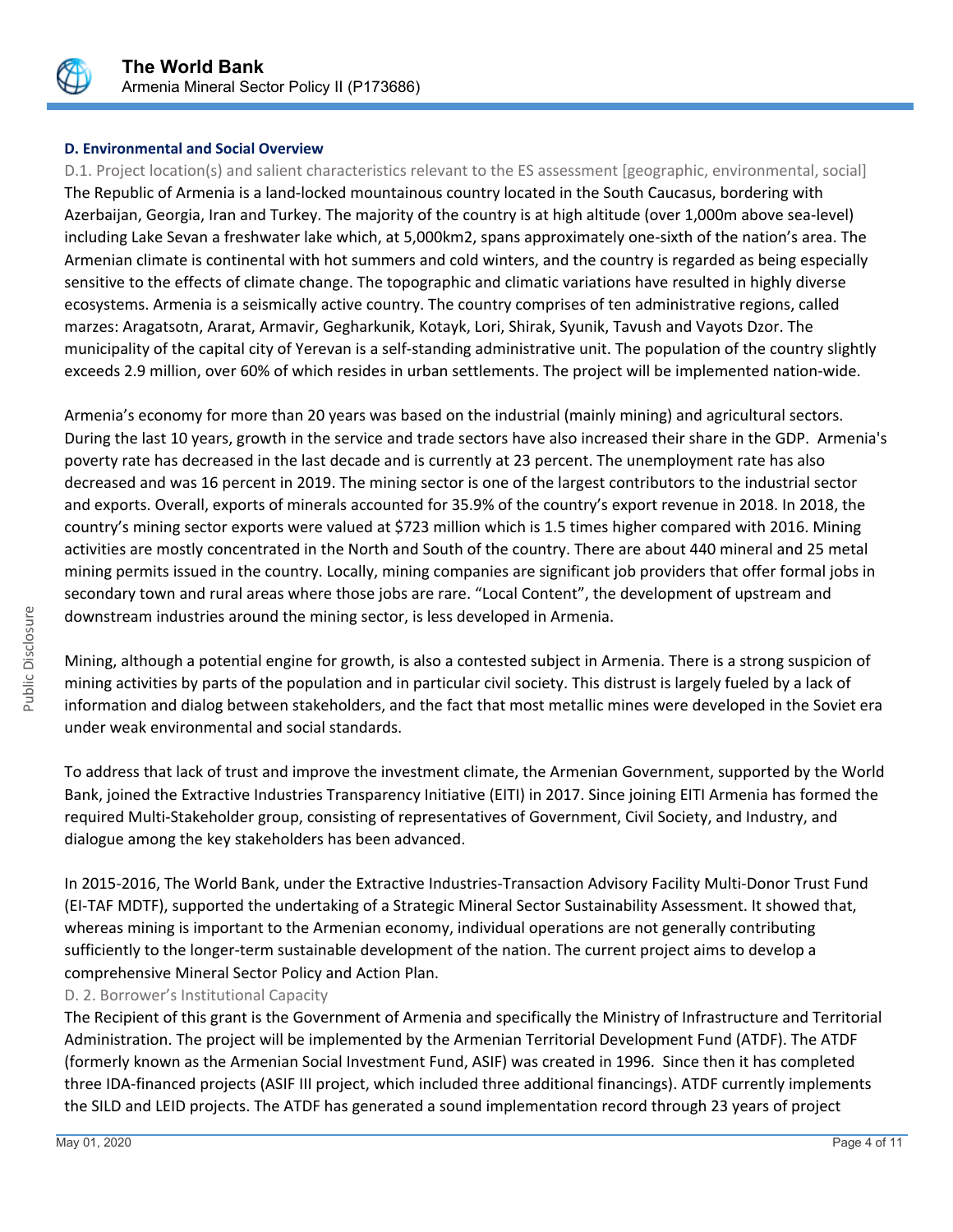

implementation, and has build a reputation of trust in communities across Armenia. The ATDF's responsibilities include all fiduciary arrangements, such as financial management (planning and budgeting, accounting, financial reporting, external auditing, funds flow, and internal controls) and procurement (selection). The ATDF also manages the application of the World Bank's safeguard policies to the project activities. This is the first project with ATDF prepared under the Bank's new Environmental and Social Framework (ESF), the client's capacity to deliver an ESF based project is limited.

#### **II. SCREENING OF POTENTIAL ENVIRONMENTAL AND SOCIAL (ES) RISKS AND IMPACTS**

## **A. Environmental and Social Risk Classification (ESRC)** Moderate Moderate

#### **Environmental Risk Rating Moderate School School School School School School School School School School School School School School School School School School School School School School School School School School Scho**

This grant will provide advice on the development of a national mineral sector policy and is not expected to be directly linked to follow-up physical investments. The project will not support civil works or other on-the-ground activities with immediate environmental impacts that need to be managed. Therefore the environmental impacts of carrying out the project activities are minimal. Moreover, the policy will provide clear guidance towards the development of a sound, sustainable and equitable mining sector. At the same time, the mineral sector policy may have potentially significant downstream environmental impacts when implemented through future investments (including implications on the future disposal of mining waste, the health and safety of workers and communities, etc.) unless these issues are appropriately addressed in national legislation. One of the objectives of the legal review to be supported under the project is to ensure that legislation with regards to environmental and social management of the sector is in line with international good practices; as such the project is expected to improve environmental management in the sector. It should be noted that national environmental legislation requires strategic environmental assessment and state expertise to be applied to the policy/strategy document on the mining sector, and environmental implications can be addressed in the policy implementation process. With the above considerations, the overall environmental risk of the activity is assessed as Moderate.

#### **Social Risk Rating Moderate Social Risk Rating Moderate**  $M$

The project activity is not associated with civil works or any direct physical footprint. The grant will finance consultancy work for the development of a Mineral Sector Policy document, legal review, and Action Plan. The grant will also finance the planning and implementation of stakeholder engagement activities, and as such, is expected to have a positive contribution to public dialogue on mining sector. Therefore the social risk from the direct footprint of the activity is low At the same time, the grant-supported activity (sector policy and action plan) will influence policy actions which may have important long-term social implications. The sector policy and related reforms have to consider environmental and social sustainability factors, including good practice regulations and enforcement of community health and safety, occupational health and safety, benefit-sharing of mining revenues, land appropriation and tenure with regard to mining activities, and mechanisms for continuous stakeholder engagement. Unless these issues are appropriately addressed in national legislation the social risks from implementing the mineral sector policy can be substantial. It should be noted that policy regulation in many of these areas, such as labor protection and land property legislation, falls outside the mandate of the implementing agency. Others such as benefit-sharing mechanisms and stakeholder engagement on mining activities can be addressed more directly by the mineral sector policy. With the above considerations, the overall social risk of the activity is assessed as Moderate.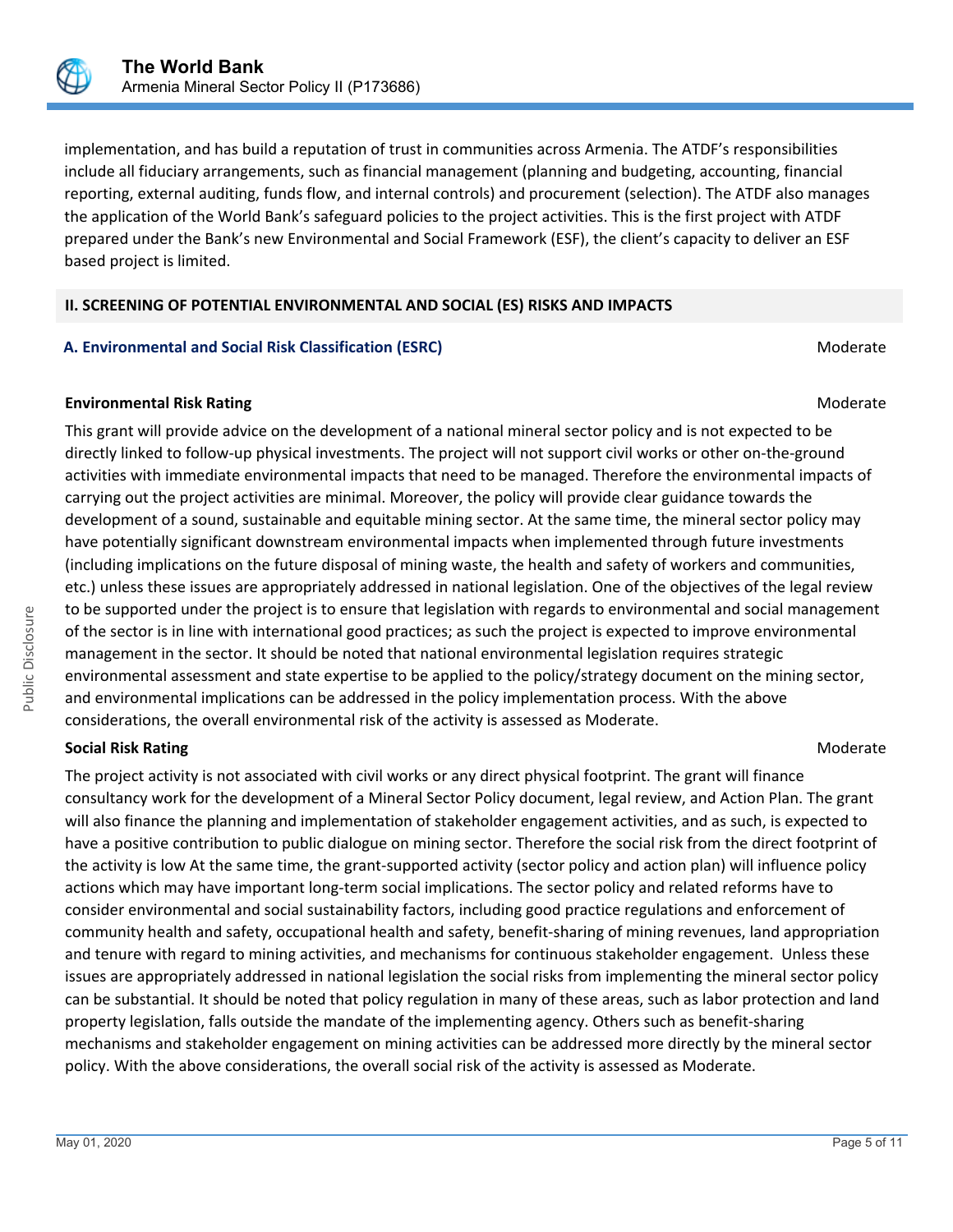

## **B. Environment and Social Standards (ESSs) that Apply to the Activities Being Considered**

**B.1. General Assessment**

#### **ESS1 Assessment and Management of Environmental and Social Risks and Impacts**

#### *Overview of the relevance of the Standard for the Project:*

The Project (Grant) includes three Components: 1. Policy development, outreach, and consultation. Within this component a mineral sector policy document and an action plan will be developed and consulted with stakeholders; 2. Policy implementation and legal review. Within this component, a legal review will be carried out to identify key legal amendments applicable to the policy implementation; 3. Awareness Rising and Capacity Building. Within this component capacity-building plan will be developed based on which several trainings will be conducted to the key stakeholders.

Over the last five years, preparatory studies have been conducted to support the development of this sector policy. These include the Armenia: Strategic Mineral Sector Sustainability Assessment (2016) and the Armenia Mineral Sector Policy: Assessment of Environmental and Health Impact of the Sector (2020) and Economic Assessment of the Sector (not finalized). The assignment to be conducted under this project will build upon these assessment and integrate policy actions to address priority recommendations in the areas of environmental and social risk management. Since 2017, Armenia has joined the Extractive Industries Transparency Initiative (EITI) and established a Multi-Stakeholder Group consisting of representatives of Government, Civil Society and Industry. Still, as in many states across the world, the adequacy of mining sector policy in Armenia is often contested by environmental and social activists due partly to the lack of clear policy that provides consolidated guidance on key sector-relevant environmental and social requirements, and partly to lack of information and mechanisms for continuous and inclusive dialogue among government, CSOs, and private sector.

The assessments conducted so far indicate that some of the key environmental risks in the development of the sector may relate to the availability of a high number of small and poorly managed brown field exploration sites, land instability and risks association with the construction methods at mine sites, regulations for reclamation of no-longer used mine sites among others. The objective of the development of a mineral sector policy is to avoid such issues in the future development of the sector. Putting better regulations in place for the management of abandoned sites would be a positive development with regard to environmental risk management. Social risks are mainly associated with: (i) mechanisms to maintain open and inclusive dialogue with all stakeholders in the process of adopting and implementing the mineral sector strategy; (ii) transparency of information regarding benefit sharing of mining revenues; (iii) enforcement of good practice occupational health and safety and community health and safety standards in the mining sector; (iv) availability of fair trusted mechanisms for dispute resolution in the event of conflict between public or private stakeholders related to mining activities. In this respect, the proposed activity will help with setting of clearer guidelines towards more effective sector management, including in priority areas of environmental and social sustainability. No groups are expected to be disproportionately and adversely affected by this activity. Groups that may be more vulnerable in the context of mining activities include employees in the mining sector that may be affected adversely in case of inadequate terms and conditions of labor and/or occupational health and safety standards. Residents of settlements located near mining sites may also be more vulnerable to environmental pollution.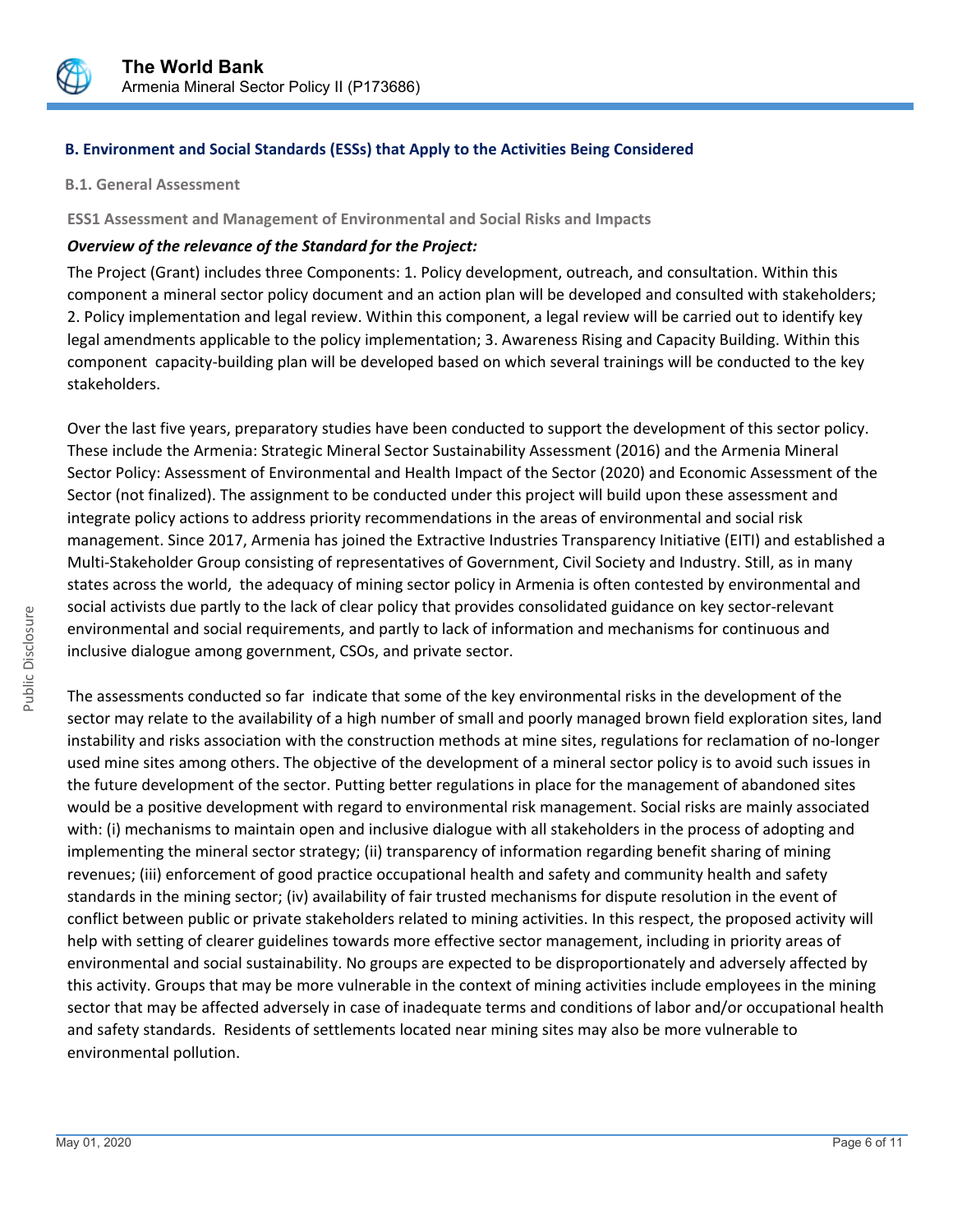

The TORs for consultancy assignment to develop mineral sector policy and action plan will include requirement to review and assess relevant environmental and social risks, consistent with World Bank ESSs, and include priority actions in the action plan for the sector. Environmental and social specialist and communication specialist will be part of the consultancy team, who will develop the sector policy document. Also, the national environmental legislation requires strategic environmental assessment and state expertise to be applied to the policy/strategy document on the mining sector, however, this assessment is not part of the project and has to be undertaken separately by the government.

With regard to ESS2, only direct and contracted workers (consultants) will be involved. The task will involve mainly desk-based work and consultations, some of which may require site visits. Labor management requirements will be included in ESCP. With regard to ESS10, a Stakeholder Engagement Plan (SEP) will be prepared. The SEP will be publicly consulted on with all stakeholders and interested parties and, once acceptable to the Bank, disclosed both nationally and on the World Bank's external website. The ESCP will also be disclosed by the project (grant) Recipient and the World Bank.

## **Areas where "Use of Borrower Framework" is being considered:**

The use of Borrower's framework will not be used for the Project as a whole or for any of its parts.

#### **ESS10 Stakeholder Engagement and Information Disclosure**

Project stakeholders are the various groups outlined and represented in the Armenia EITI Multi-Stakeholder Group: the different government line Ministries, CSO: principally environmental and transparency focused organizations, academia and research institutes with a strong interest in responsible mining, and the various mining companies with operations in Armenia, and their constituencies, as well as the communities, including vulnerable groups, which are directly impacted by the mining industry.

The project aims to ensure ownership of the mineral sector policy development process by each of these constituencies. It will do so by creating a better understanding across all stakeholders of both the current state of the mining sector in Armenia, and international good practices in mineral sector management. The activity will strive to generate constructive discussion and common vision among stakeholders on the future of the sector, as well as a strategy on how to implement it.

The Recipient (implementing agency) will develop a Stakeholder Engagement Plan (SEP) before project approval. The SEP will specify the range of stakeholders classified in to (potentially) affected parties, and other interested parties. The SEP will outline the various engagement mechanisms, their tentative timelines, roles and responsibilities for their implementation, and resources allocated for implementing the SEP activities. Mechanisms for stakeholder engagement are expected to include interviews and focus groups discussions within mining regions and in Yerevan. Stakeholder engagement mechanisms will be tailored to the needs of vulnerable groups as identified in SEP. Mechanisms for continuous information sharing and feedback will be created, in consultation with stakeholders, that may be maintained beyond the life of the project. This may include an online feedback platform similar to, or building on, the website already established by the EITI which shares information on mining revenues and their utilization. The SEP will summarize and build on the consultation activities that have already been conducted. These include, among others, meetings of the Armenia EITI Multi-stakeholder Group, discussions conducted in the process of preparing the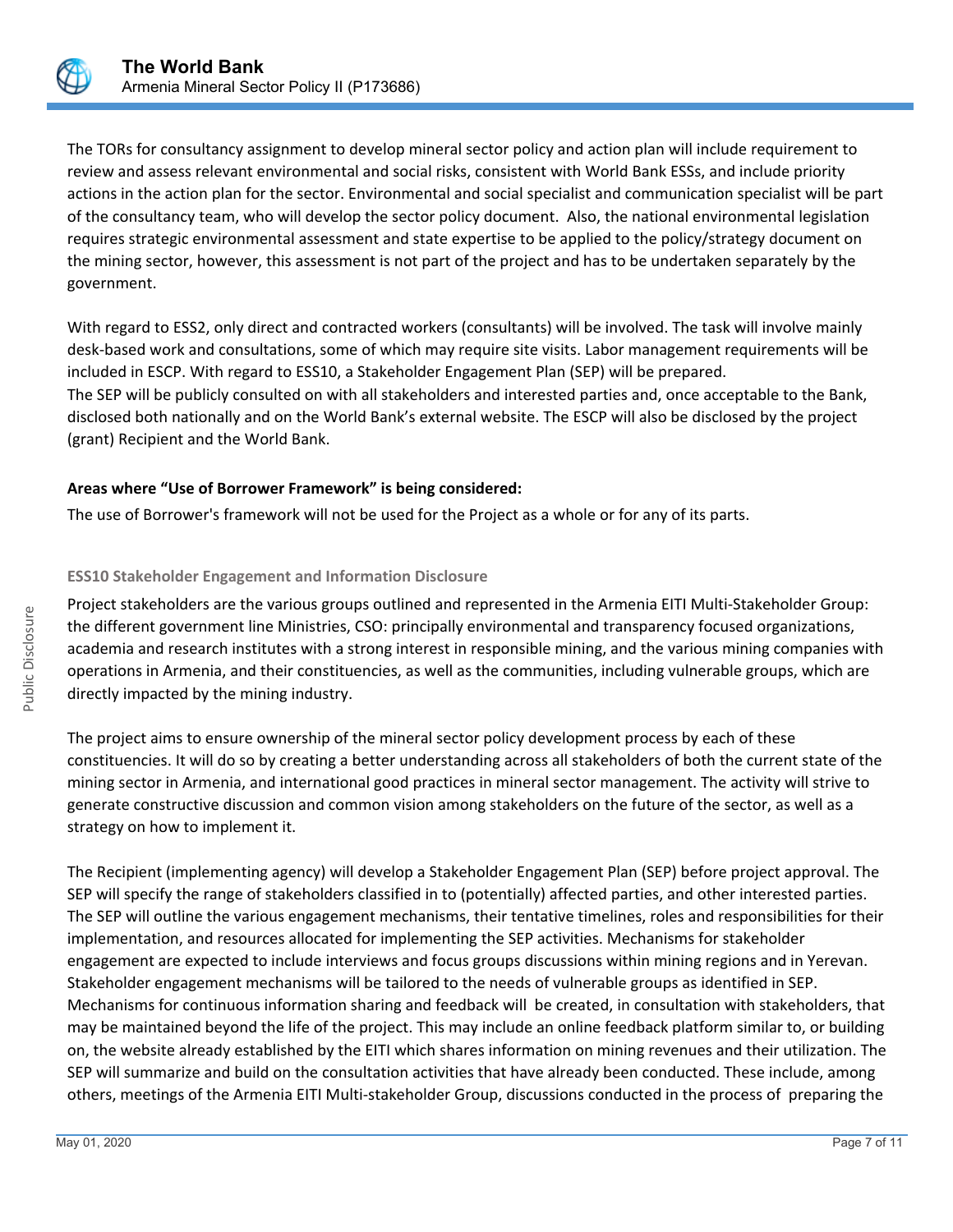

Armenia: Strategic Mineral sector Sustainability Assessment (2016) and the Assessment of Environmental and Health Impact (2020) of the sector.

#### **B.2. Specific Risks and Impacts**

**A brief description of the potential environmental and social risks and impacts relevant to the Project.**

#### **ESS2 Labor and Working Conditions**

The task will be conducted by expert consultants (contracted workers) contracted and supervised by the Armenian Territorial Development Fund (ATDF) (direct workers). Some technical guidance will also be provided by the staff of the Mining Sector Department of the Ministry of Territorial Administration and Infrastructure, who are civil servants. No specific labor or OHS risks are inherent in the project. The project activities will involve desk-based work with the exception of some consultations that will entail field visits. Labor management requirements will be included in ESCP. These will include: the requirement that an adequate grievance redress mechanism be available to all project workers; that a Code of Conduct which includes prohibition of Sexual Exploitation and Abuse and Sexual Harassment (SEA/SH) is adopted by all employers, who implement project activities, and is signed by all project workers; prohibition of child and forced labor as per Armenian legislation and ESS2.

#### **ESS3 Resource Efficiency and Pollution Prevention and Management**

This standard is not relevant as the project does not involve any physical intervention. However, consultations and capacity building activities should be informed by this standard as may be relevant in developing the workshops and training.

#### **ESS4 Community Health and Safety**

This standard is not relevant. No direct or indirect impact on community health and safety is expected as the project does not involve any physical intervention. The terms of reference for the Consultants developing the Mineral Sector Policy, legal review, and Action Plan will include summary of assessment and inclusion of actions relevant to community health and safety. These will be based on available analytical work (see references in ESS1) and may include legal, enforcement, capacity building, among other recommendations in the sector policy action plan. Consultations covering community health and safety issues, as relevant to the sector policy, will be included in the stakeholder engagement activities.

#### **ESS5 Land Acquisition, Restrictions on Land Use and Involuntary Resettlement**

Since no civil works or rehabilitation activities are envisioned, no involuntary acquisition of lands is expected. No land use and access restrictions are anticipated. Hence, this ESS is not relevant.

Land use and land relations in regard to mining are regulated by the Republic of Armenia Mining Code, Land Code, and Civil Code. Land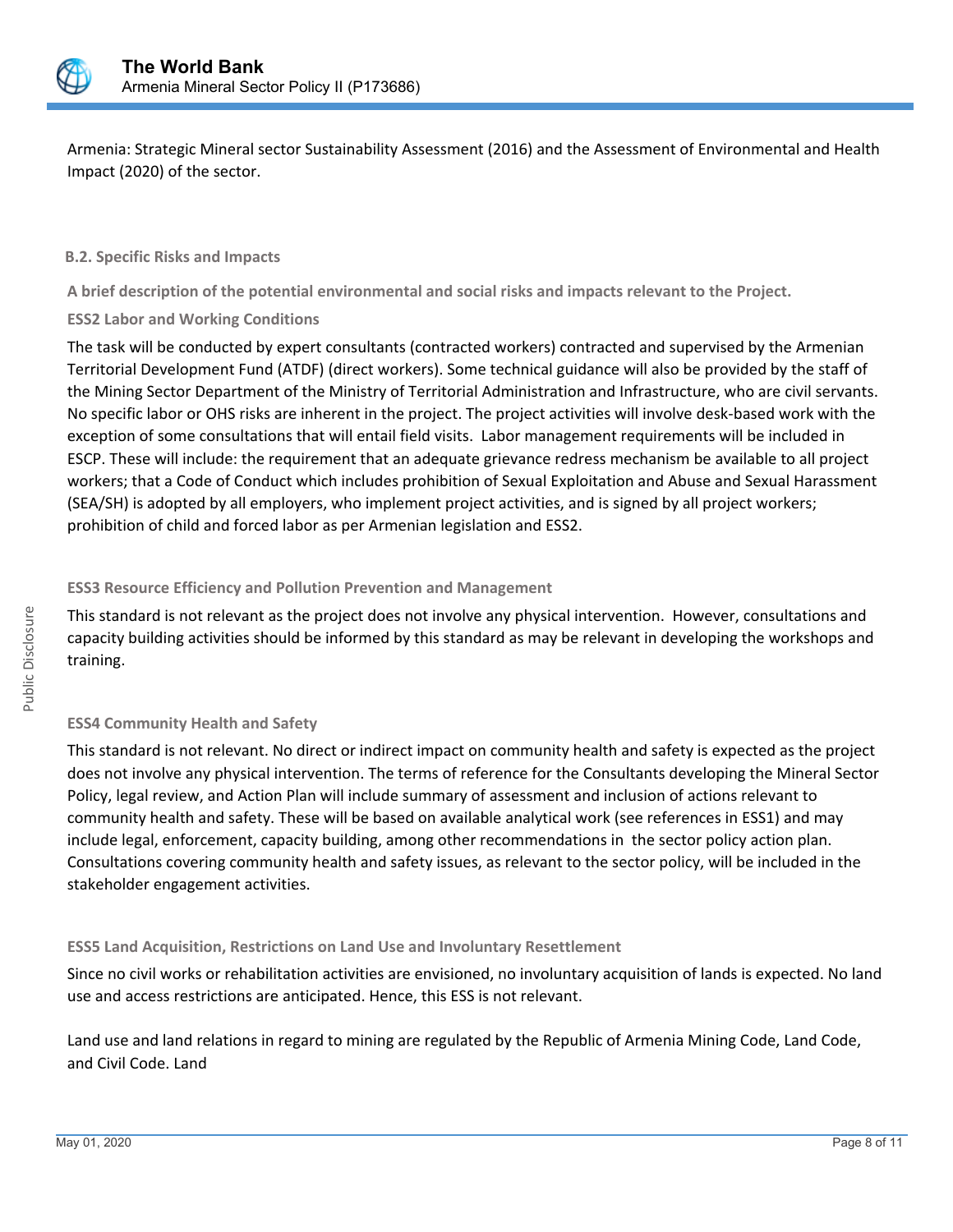

belongs to either the State, communities or is private property. The Strategic Mineral Sector Sustainability Assessment (2016) finds that the national law provides for a clear process to assign and access land for mining with negotiations between companies and landowners, and for making governmental decisions around expropriation and compensation in cases of mining projects of paramount

public interest. It also recommends some improvements regarding introduction of modern concepts to protect landowners and land users rights in relation to compensation and resettlement. Specific recommendations relate to compensation of informal users and compensation of economic displacement, in which cases the national practice can be further aligned with international good practice such as IFC Performance Standard 5 on Land Acquisition and Involuntary Resettlement. Where relevant, the sector policy to be created under this project, will reference international good practice, and specific actions that may be taken by the Government of Armenia to align with such practice.

**ESS6 Biodiversity Conservation and Sustainable Management of Living Natural Resources** This standard is not relevant as the project does not involve any physical intervention.

**ESS7 Indigenous Peoples/Sub-Saharan African Historically Underserved Traditional Local Communities** This standard is not relevant. No indigenous groups are known to reside in the Republic of Armenia.

#### **ESS8 Cultural Heritage**

This standard is not relevant. The project activities do not entail impacts on cultural heritage. National law prohibits mining in areas of historical and cultural value, and lands that have significant aesthetic, historical, cultural or recreational value.

#### **ESS9 Financial Intermediaries**

This standard is not relevant. No financial intermediaries will be involved in this activity.

#### **B.3 Other Relevant Project Risks**

There are no other project relevant risks that have not been described above.

| <b>C. Legal Operational Policies that Apply</b>    |     |
|----------------------------------------------------|-----|
| <b>OP 7.50 Projects on International Waterways</b> | No. |
| OP 7.60 Projects in Disputed Areas                 | No. |

#### **III. WORLD BANK ENVIRONMENTAL AND SOCIAL DUE DILIGENCE**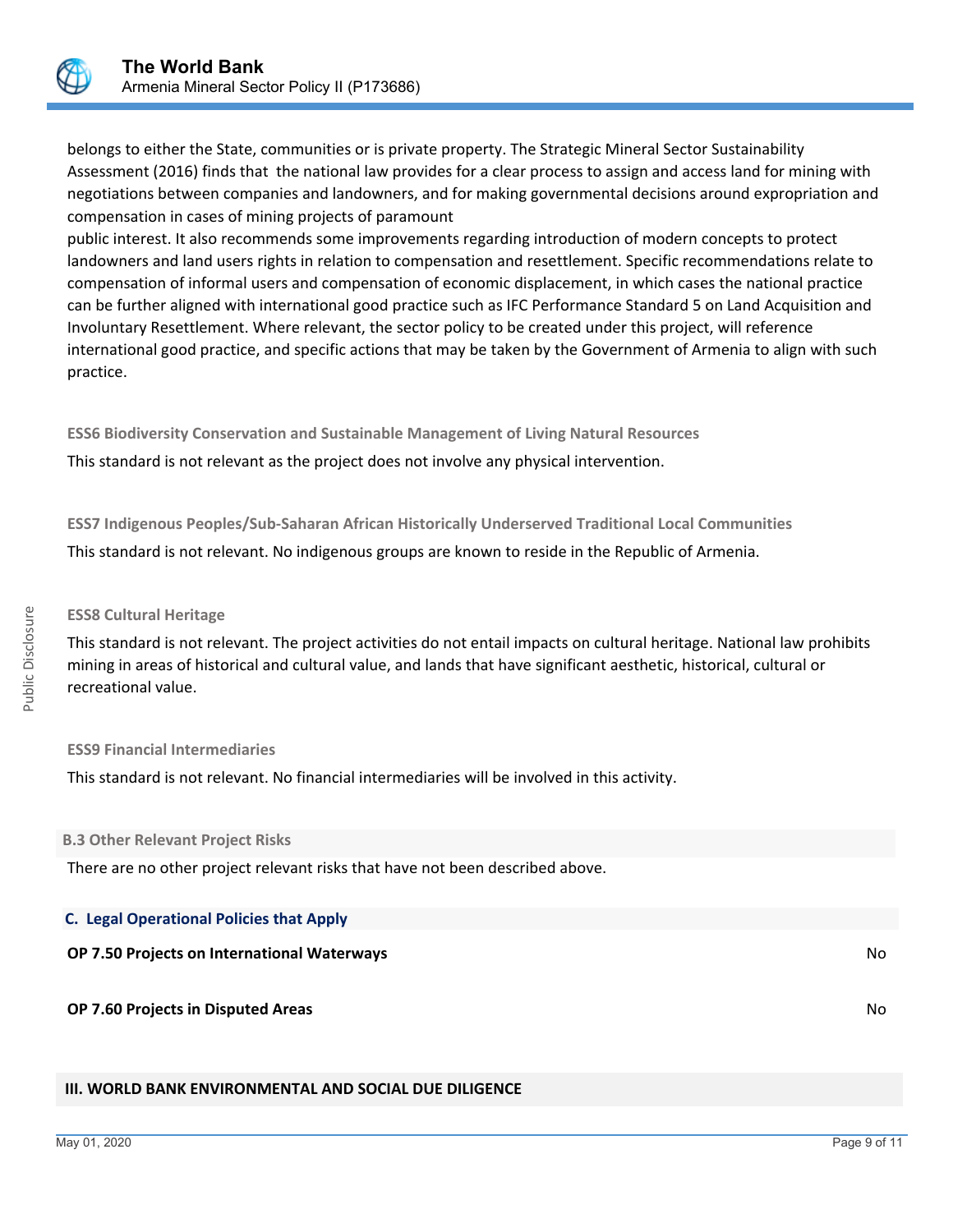

#### **A. Is a common approach being considered?** No **No. 2. Is a common approach being considered?**

**Financing Partners**

Not applicable.

#### **B. Proposed Measures, Actions and Timing (Borrower's commitments)**

#### **Actions to be completed prior to Bank Board Approval:**

1. The Recipient will develop a Stakeholder Engagement Plan (SEP) and begin implementation as soon as possible.

2. The Recipient and the World Bank task team will jointly prepare and agree upon an Environmental and Social Commitment Plan (ESCP).

3. TOR sections, pertaining to the environmental and social aspects of the mineral sector policy document, will be prepared and disclosed prior to grant Approval.

#### **Possible issues to be addressed in the Borrower Environmental and Social Commitment Plan (ESCP):**

1. Ensure that qualified environmental and social specialist is present on the Consultant teams who will developing project activities;

2. Ensure that designated and qualified specialist or consultant is employed as needed to lead implementation of SEP activities;

3. Ensure that Terms of Reference for Consultancy assignment/s to develop the mineral sector policy document, and action plan include assessment of relevant environmental and social sustainability risks consistent with World Bank ESSs (based on existing literature as applicable) and relevant recommendations for policy action; E&S related sections of the ToRs will be disclosed prior to Bank approval of the grant;

4. Adhere to key labor management requirements (see ESS2) including availability of worker's GRM, CoC, which includes the prohibition of SEA/SH, is signed by all project workers, prohibition of forced and child labor;

5. Implement SEP, revise SEP as needed during the life of the project upon mutual agreement with WB team;

6. Regular review and updating, as necessary, of the ESCP.

#### **C. Timing**

| Tentative target date for preparing the Appraisal Stage ESRS |        |                     |  |  |  |  |
|--------------------------------------------------------------|--------|---------------------|--|--|--|--|
| <b>IV. CONTACT POINTS</b>                                    |        |                     |  |  |  |  |
|                                                              |        |                     |  |  |  |  |
| Kirsten Lori Hund                                            | Title: | Sr Mining Spec.     |  |  |  |  |
| +1-202-458-0904                                              | Email: | khund@worldbank.org |  |  |  |  |
|                                                              |        |                     |  |  |  |  |

**Borrower/Client/Recipient**